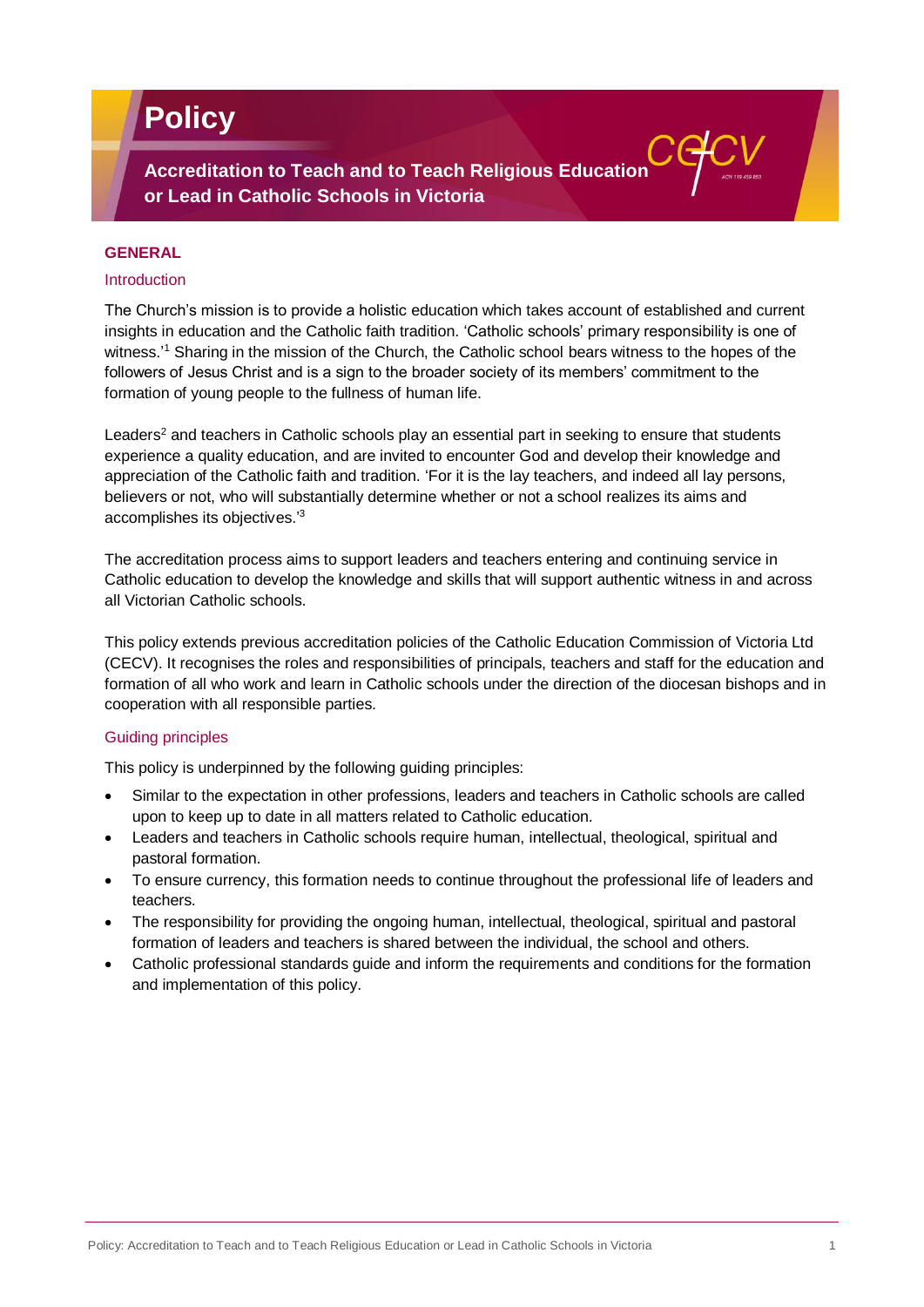## **RESPONSIBILITIES**

#### Implementation of this policy

Principals, leaders and teachers share the responsibility for the implementation of this policy under the direction of the diocesan bishops and in cooperation with the CECV, Catholic education offices, school governing bodies and authorities, diocesan heads of Religious Education and all involved in Catholic education.

# *Diocesan Catholic education offices*

It is the responsibility of the Catholic education office in each diocese to:

- promote, approve and provide resources for appropriate forms of professional learning relevant to teaching and leading in a Catholic school, and to the human, intellectual, theological, spiritual and pastoral formation of staff (in cooperation with diocesan agencies, and religious orders and institutes)
- monitor the gaining and maintaining of accreditation requirements appropriate to all leaders and teachers
- ensure that Catholic professional standards inform all resources and professional learning for accreditation.

## *Principals and governing bodies of schools*

It is the responsibility of principals and governing bodies of schools to:

- encourage and support all leaders and teachers to meet the requirements for gaining and maintaining accreditation as appropriate to their respective roles
- identify and promote professional learning and formation opportunities at the local level to assist teachers to gain Accreditation to Teach in a Catholic School or, where appropriate, Accreditation to Teach Religious Education or Lead in a Catholic School
- identify and provide opportunities for all leaders and teachers to maintain currency of their accreditation status through appropriate professional learning and formation, in keeping with contemporary professional practice
- undertake appropriate oversight of the accreditation records of staff and report on this periodically as required by diocesan offices
- ensure that Catholic professional standards inform all resources and professional learning for accreditation.

#### *Leaders and teachers*

It is the responsibility of all leaders and teachers in Catholic schools to:

- achieve the appropriate accreditation within five years of gaining employment in accordance with the requirements of this policy
- maintain currency of accreditation
- maintain their own records of ongoing professional learning and formation in order to demonstrate their fulfilment of the requirements of this policy.

#### *Diocesan heads of Religious Education*

It is the responsibility of diocesan heads of Religious Education to:

- ensure a consistent approach to approval of courses and programs for accreditation
- liaise and consult on applications for accreditation that sit at variance to the stated requirements outlined in this policy.